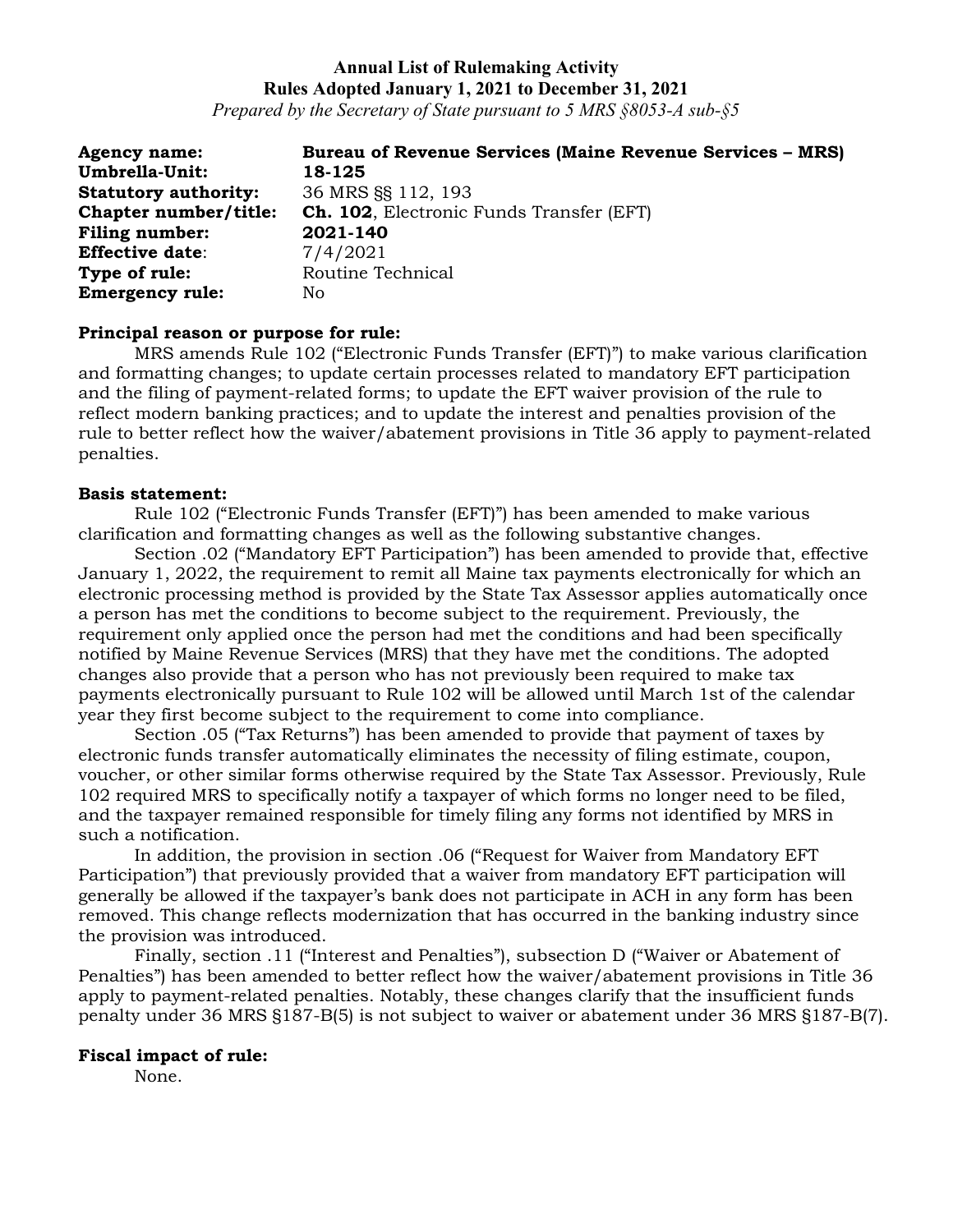*Prepared by the Secretary of State pursuant to 5 MRS §8053-A sub-§5*

| <b>Agency name:</b>         | <b>Bureau of Revenue Services (Maine Revenue Services – MRS)</b> |
|-----------------------------|------------------------------------------------------------------|
| Umbrella-Unit:              | 18-125                                                           |
| <b>Statutory authority:</b> | 36 MRS SS 112, 135                                               |
| Chapter number/title:       | <b>Ch. 103</b> , Recordkeeping and Retention                     |
| <b>Filing number:</b>       | 2021-141                                                         |
| <b>Effective date:</b>      | 7/4/2021                                                         |
| Type of rule:               | Routine Technical                                                |
| <b>Emergency rule:</b>      | No                                                               |

## **Principal reason or purpose for rule:**

*(See Basis Statement)*

#### **Basis statement:**

Rule 103 ("Recordkeeping and Retention") has been amended to make various clarification and formatting changes. In addition, section 9 of the rule ("Records retention time period") has been amended to reflect that, in addition to Title 36, Chapter 575, which was already referenced in that section, Maine's law on the estate tax now also includes Title 36, Chapter 577, which was enacted after Rule 103 was last updated.

#### **Fiscal impact of rule:**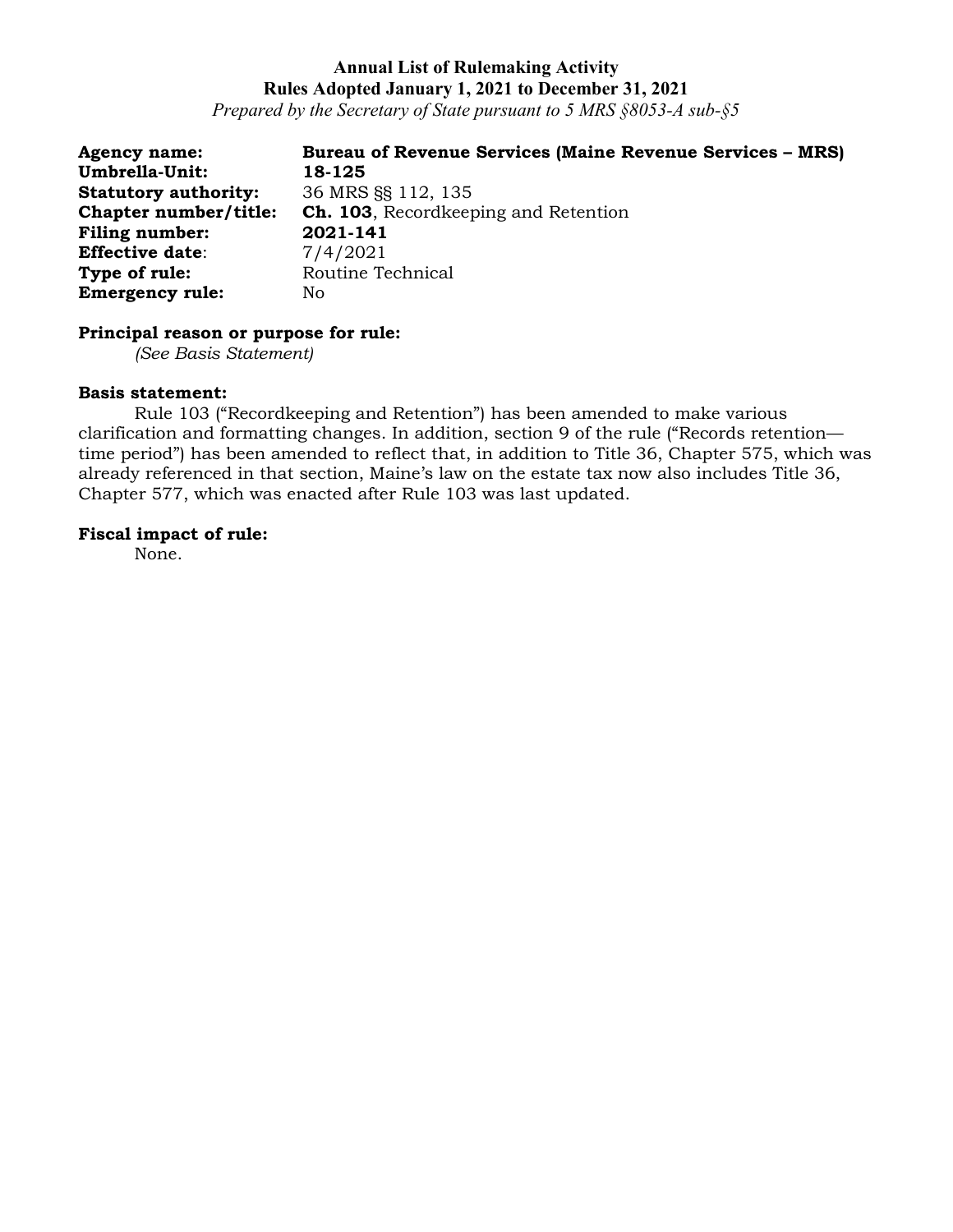*Prepared by the Secretary of State pursuant to 5 MRS §8053-A sub-§5*

| <b>Agency name:</b>          | <b>Bureau of Revenue Services (Maine Revenue Services – MRS)</b> |
|------------------------------|------------------------------------------------------------------|
| Umbrella-Unit:               | 18-125                                                           |
| <b>Statutory authority:</b>  | 36 MRS §§ 112, 193, 5220(7)                                      |
| <b>Chapter number/title:</b> | <b>Ch. 104, Filing of Maine Tax Returns</b>                      |
| <b>Filing number:</b>        | 2021-142                                                         |
| <b>Effective date:</b>       | 7/4/2021                                                         |
| Type of rule:                | Routine Technical                                                |
| <b>Emergency rule:</b>       | No                                                               |

# **Principal reason or purpose for rule:**

*(See Basis Statement)*

#### **Basis statement:**

Rule 104 ("Filing of Maine Tax Returns") has been amended to make various clarification and formatting changes. In addition, section .01 ("Definitions") and section .05 ("Mandatory participation – income tax withholding, competitive skills scholarship fund, and unemployment compensation insurance returns") have been amended to reflect changes in Maine Revenue Services and Maine Department of Labor processes that have occurred since Rule 104 was last updated.

#### **Fiscal impact of rule:**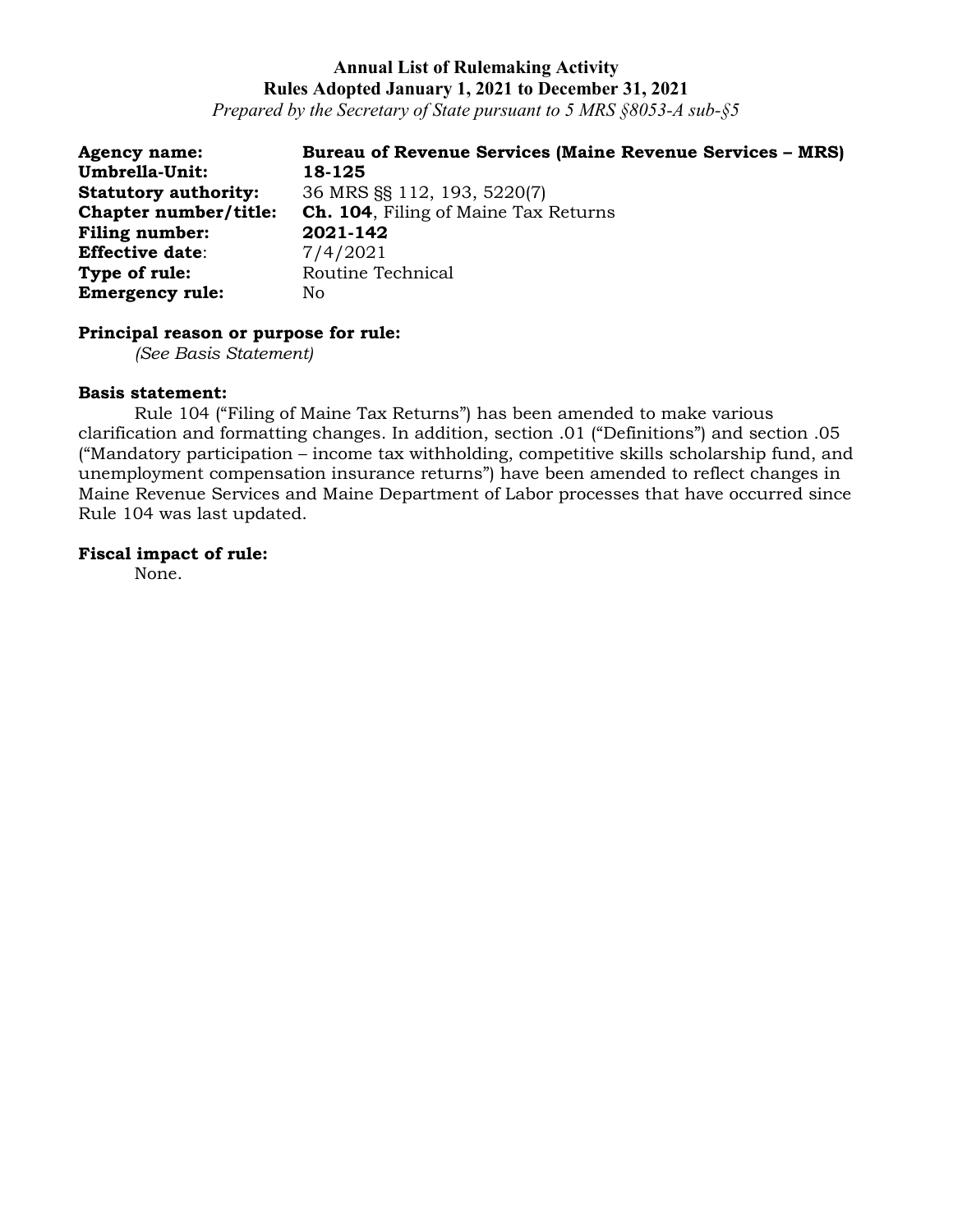*Prepared by the Secretary of State pursuant to 5 MRS §8053-A sub-§5*

**Agency name: Bureau of Revenue Services (Maine Revenue Services – MRS) Umbrella-Unit: 18-125 Statutory authority:** 36 MRS §§ 112, 201, 208, 305 **Chapter number/title: Ch. 201**, Rules of Procedure Used to Develop State Valuation **Filing number: 2021-127 Effective date**: 6/17/2021 **Type of rule:** Routine Technical **Emergency rule:** No

### **Principal reason or purpose for rule:**

*(See Basis Statement)*

#### **Basis statement:**

Amended Rule 201 clarifies current policy, adjusts for consistency, and incorporates technical changes.

The State Tax Assessor must annually perform state valuation for each municipality and for each county containing unorganized territory, to determine market value of all taxable property in the state. Municipal market values are used to calculate the distribution of municipal revenue sharing and State aid for education. Rule 201, authorized under 36 MRS §305, establishes the guidelines for the state valuation process.

#### **Fiscal impact of rule:**

*(No response)*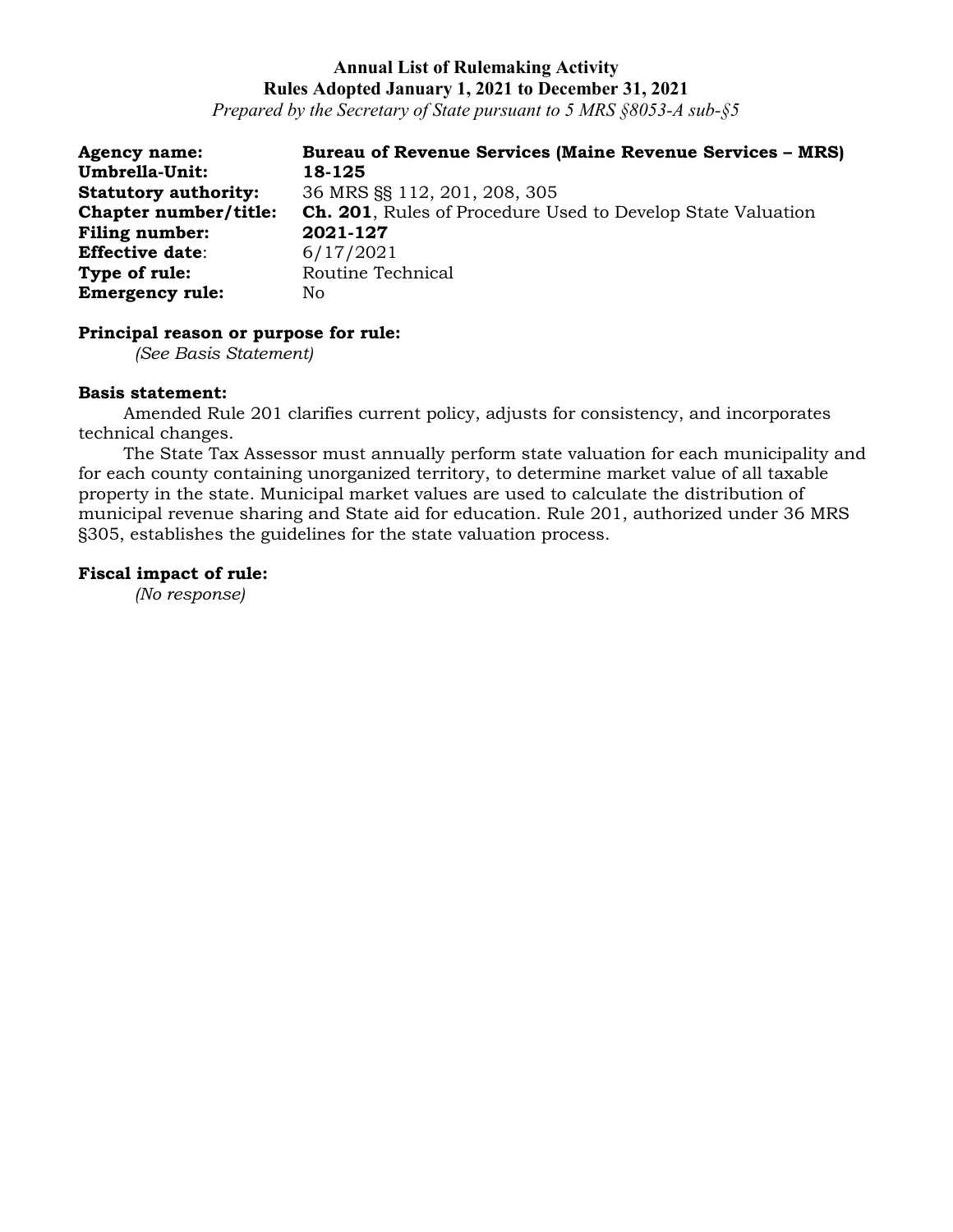*Prepared by the Secretary of State pursuant to 5 MRS §8053-A sub-§5*

| <b>Agency name:</b>          | <b>Bureau of Revenue Services (Maine Revenue Services - MRS)</b> |
|------------------------------|------------------------------------------------------------------|
| Umbrella-Unit:               | 18-125                                                           |
| <b>Statutory authority:</b>  | 36 MRS §576                                                      |
| <b>Chapter number/title:</b> | <b>Ch. 202.</b> Tree Growth Tax Law Valuations - 2021            |
| <b>Filing number:</b>        | 2021-081                                                         |
| <b>Effective date:</b>       | 4/20/2021                                                        |
| Type of rule:                | Routine Technical                                                |
| <b>Emergency rule:</b>       | No                                                               |

#### **Principal reason or purpose for rule:**

There is a statutory requirement that each year the State Tax Assessor determine the 100% valuation for an acre of forestland, according to forest type (softwood, mixed wood, or hardwood) by economic region for parcels classified under the *Tree Growth Law*. The State Tax Assessor must certify his determination and transmit rules to the municipal assessors of each municipality with forestland therein on or before April 1, of each year.

### **Basis statement:**

Amended Rule 202 provides updated valuation rates for each forest type by region. 36 MRS §576 requires the State Tax Assessor to establish annually by rule current use valuations for classified forestlands after considering area timber stumpage sales during previous calendar years. Taxpayers with land classified under *Tree Growth Tax Law* and municipal assessors require guidance in appropriate valuation of forestland based on representative proportions of forest growth and products generated.

### **Fiscal impact of rule:**

Annual establishment of values produces no additional cost to the State. The anticipated FY 2021-22 amount appropriated to reimburse anticipated municipal claims for "taxes lost" due to the use of Tree Growth Tax Law values on classified forestland is \$7,600,000.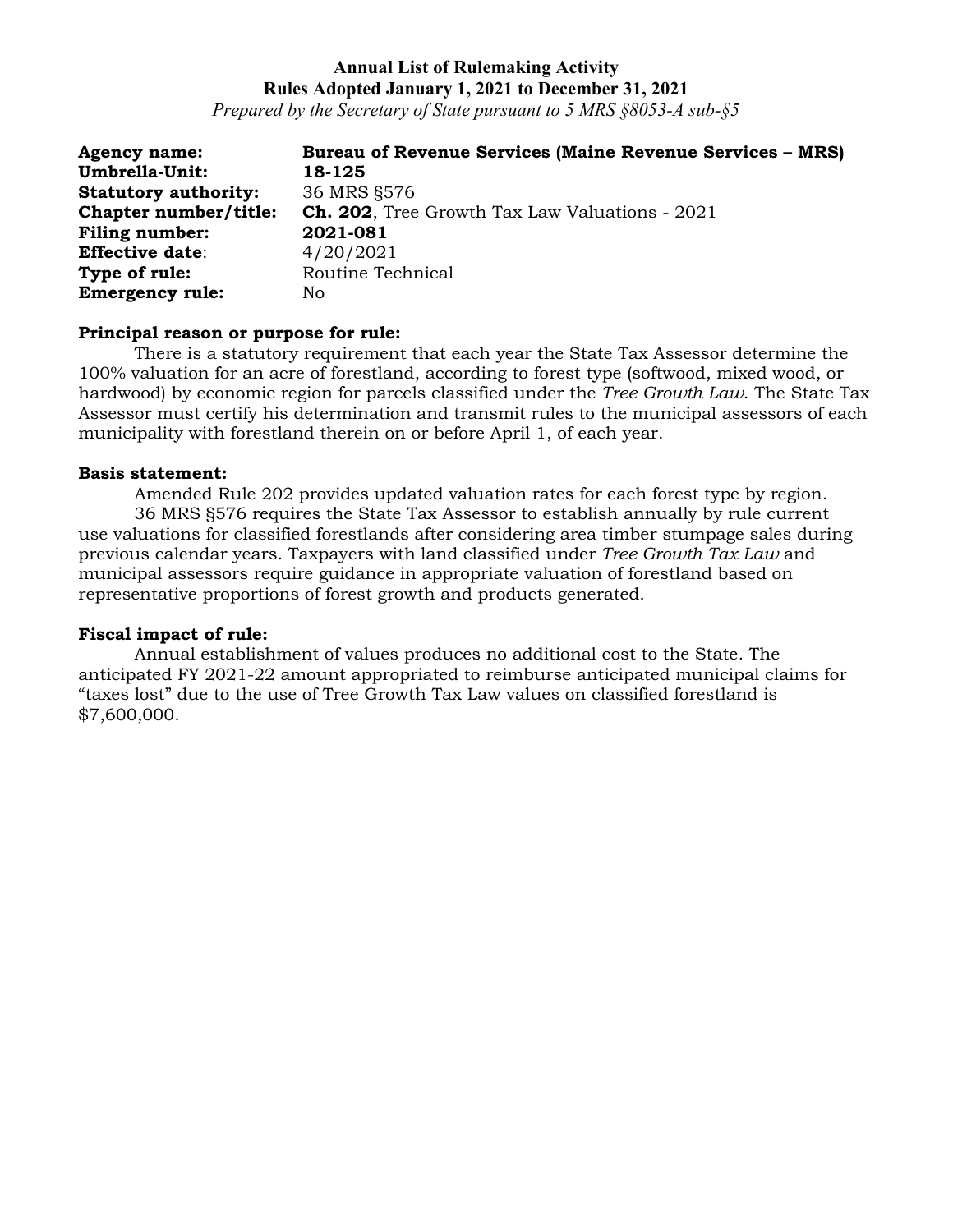*Prepared by the Secretary of State pursuant to 5 MRS §8053-A sub-§5*

| <b>Agency name:</b>         | <b>Bureau of Revenue Services (Maine Revenue Services - MRS)</b> |
|-----------------------------|------------------------------------------------------------------|
| Umbrella-Unit:              | 18-125                                                           |
| <b>Statutory authority:</b> | 36 MRS §§ 310-314, 318                                           |
| Chapter number/title:       | <b>Ch. 205</b> , Certification of Assessors (Repeal and replace) |
| <b>Filing number:</b>       | 2021-073                                                         |
| <b>Effective date:</b>      | 4/13/2021                                                        |
| Type of rule:               | Routine Technical                                                |
| <b>Emergency rule:</b>      | No                                                               |

#### **Principal reason or purpose for rule:**

*(See Basis Statement)*

#### **Basis statement:**

Certification and the continuing education of property tax assessors in the State of Maine are the responsibility of the Bureau. Rule 205 (*Certification of Assessors*) governs the nature and timing of the certification examinations as well as the enforcement of the continuing education requirements established under 36 MRS §311. The Bureau has amended the rule to clarify and consistently use the terms "continuing education," "advanced continuing education," and "advanced assessor training." The Bureau also removed the limitation on continuing education credit carryovers, which is rarely used and unnecessary. Other changes were made for clarification.

### **Fiscal impact of rule:**

Minimal.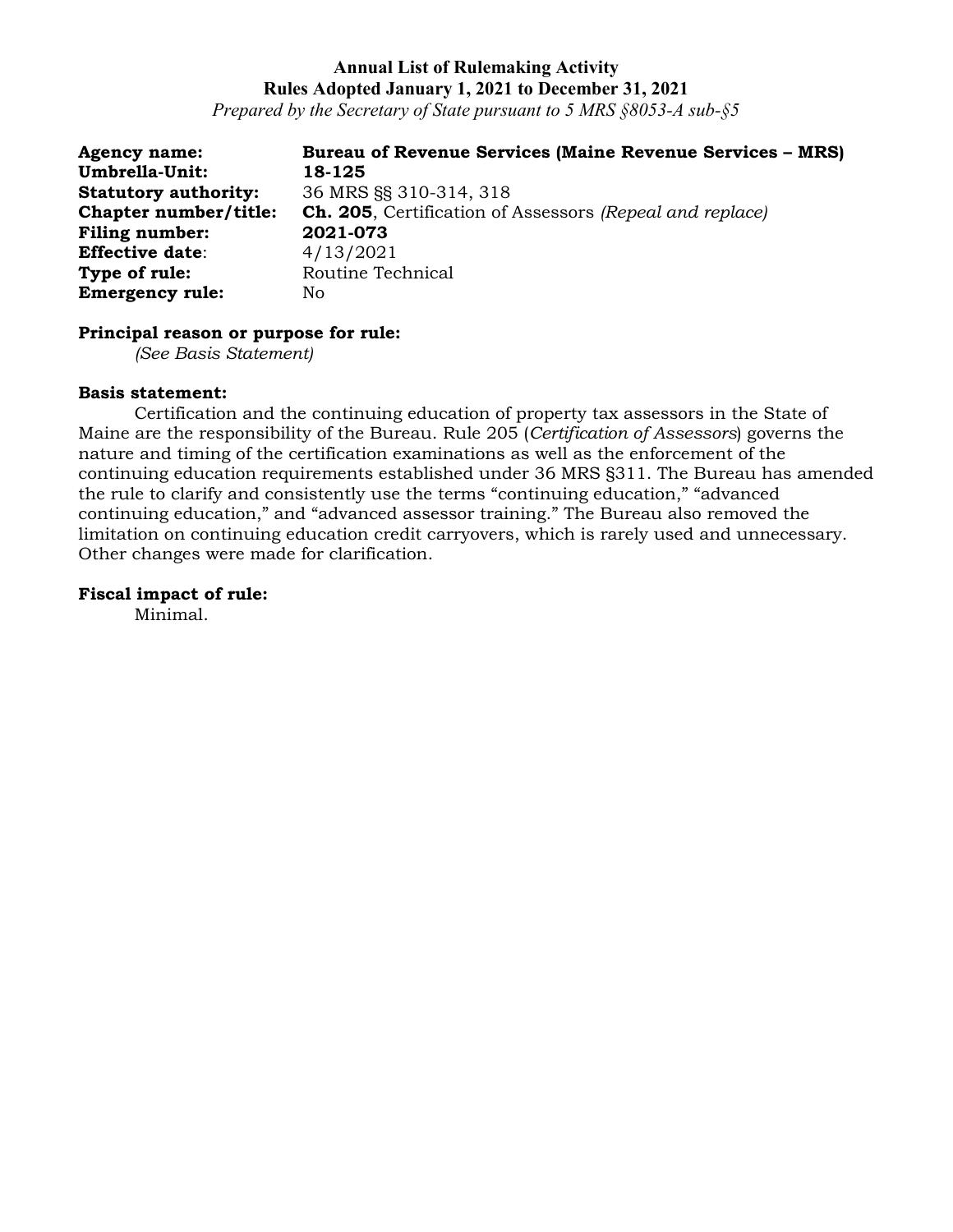*Prepared by the Secretary of State pursuant to 5 MRS §8053-A sub-§5*

| <b>Agency name:</b>          | <b>Bureau of Revenue Services (Maine Revenue Services - MRS)</b>   |
|------------------------------|--------------------------------------------------------------------|
| Umbrella-Unit:               | 18-125                                                             |
| <b>Statutory authority:</b>  | 36 MRS §112                                                        |
| <b>Chapter number/title:</b> | <b>Ch. 301</b> , Sales for Resale and Sales of Packaging Materials |
| Filing number:               | 2021-061                                                           |
| <b>Effective date:</b>       | 3/15/2021                                                          |
| Type of rule:                | Routine Technical                                                  |
| <b>Emergency rule:</b>       | No                                                                 |

### **Principal reason or purpose for rule:**

*(See Basis Statement)*

#### **Basis statement:**

Rule 301 is being amended to reflect that MRS no longer issues a "provisional" resale certificate. Additionally, the language in the rule is clarified throughout to reflect that a sale for resale is not an "exemption," but rather an exclusion from retail sale, and therefore sales tax need not be collected on such sales, provided the selling retailer receives the appropriate documentation from the purchaser.

Rule 301 establishes procedures for making sales for resale, certain sales to lessors and service providers, and sales of packaging materials without collecting sales tax, and sets forth requirements for certification of such sales.

#### **Fiscal impact of rule:**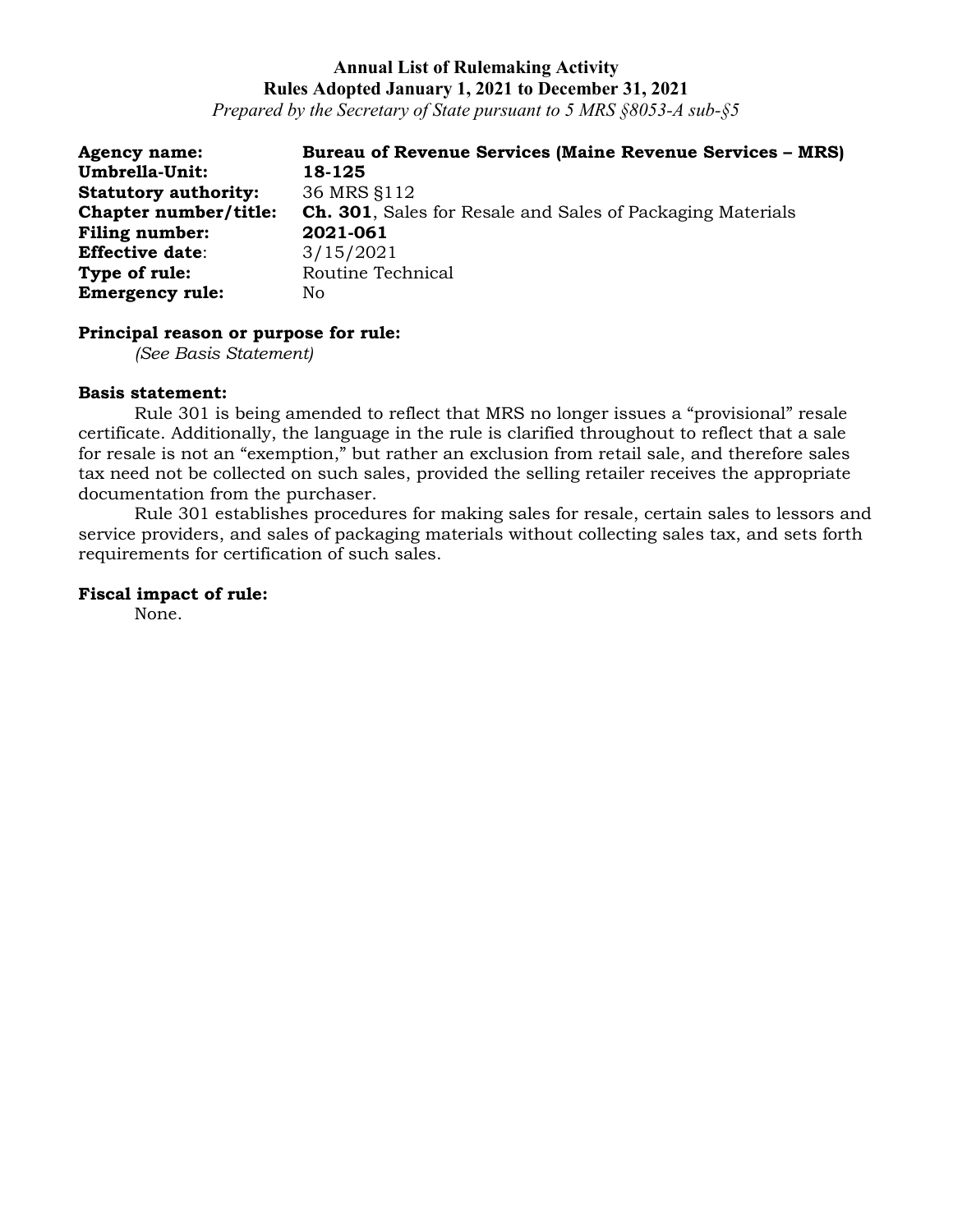*Prepared by the Secretary of State pursuant to 5 MRS §8053-A sub-§5*

| <b>Agency name:</b>          | <b>Bureau of Revenue Services (Maine Revenue Services - MRS)</b>         |
|------------------------------|--------------------------------------------------------------------------|
| <b>Umbrella-Unit:</b>        | 18-125                                                                   |
| <b>Statutory authority:</b>  | 36 MRS \$112                                                             |
| <b>Chapter number/title:</b> | <b>Ch. 302</b> , Sales to Governmental Agencies and Exempt Organizations |
| <b>Filing number:</b>        | 2021-062                                                                 |
| <b>Effective date:</b>       | 3/15/2021                                                                |
| Type of rule:                | Routine Technical                                                        |
| <b>Emergency rule:</b>       | No.                                                                      |

#### **Principal reason or purpose for rule:**

*(See Basis Statement)*

#### **Basis statement:**

Rule 302 is being amended to specifically address the bureau's authority to periodically review exemption certificates and revoke certificates if needed.

Rule 302 establishes administrative rules regarding tax-exempt sales and explains the circumstances under which a retailer or service provider will be relieved of its burden of proving that sales to an entity described in Title 36 sections 1760 or 2557, including an agency or instrumentality of the federal government or of the State of Maine, are exempt from Maine sales, use, or service provider tax.

### **Fiscal impact of rule:**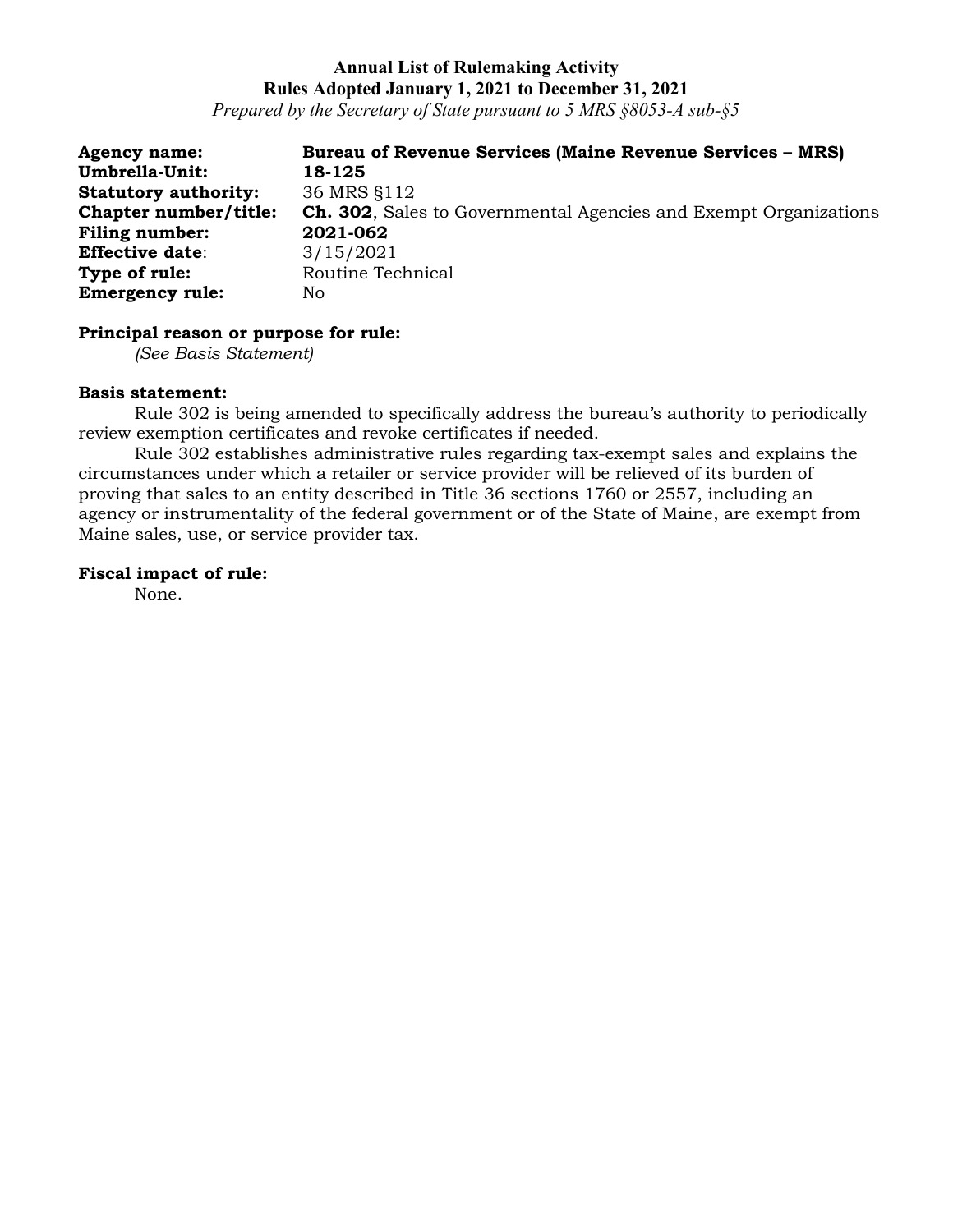*Prepared by the Secretary of State pursuant to 5 MRS §8053-A sub-§5*

| <b>Agency name:</b>          | <b>Bureau of Revenue Services (Maine Revenue Services - MRS)</b> |
|------------------------------|------------------------------------------------------------------|
| Umbrella-Unit:               | 18-125                                                           |
| <b>Statutory authority:</b>  | 36 MRS §112                                                      |
| <b>Chapter number/title:</b> | <b>Ch. 803</b> , Income Tax Withholding Reports and Payments     |
| <b>Filing number:</b>        | 2021-193                                                         |
| <b>Effective date:</b>       | 10/3/2021                                                        |
| Type of rule:                | Routine Technical                                                |
| <b>Emergency rule:</b>       | No                                                               |

### **Principal reason or purpose for rule:**

The rule must be amended to clarify certain provisions, update definitions, and add new sections to account for various changes in law and processes.

### **Basis statement:**

Maine Revenue Services (MRS) is amending Rule 803 "Income Tax Withholding Reports and Payments" (formerly, "Withholding Tax Reports and Payments") to make various clarification and formatting changes. Specifically, MRS is making the following changes:

- MRS is changing the title of Rule 803 from "Withholding Tax Reports and Payments" to "Income Tax Withholding Reports and Payments."
- MRS is adding a definition of "foreclosure sale."
- MRS is adding a new subsection to section .03, "Persons required to withhold Maine income tax."
- MRS is updating subsection .07(E) of the rule to require a payer to electronically file annual Wage and Tax Statements and federal information statements with the Assessor when that payer is required to electronically file those forms with the Social Security Administration (for Form W-2) or with the IRS (for any type of Form 1099).
- MRS is updating section .08, "Form W-4ME," to reflect changes to the federal Form W-4, which no longer uses allowances to determine the amount of withholding. Due to this federal change, section .08 must be updated to no longer use the number of federal allowances as a starting point for calculating the number of Maine allowances an individual may claim.
- Finally, MRS is removing subsections .09(F) and .09(G) of the rule to reflect changes in MRS and Maine Department of Labor processes that have occurred since Rule 803 was last updated.

### **Fiscal impact of rule:**

*(No response)*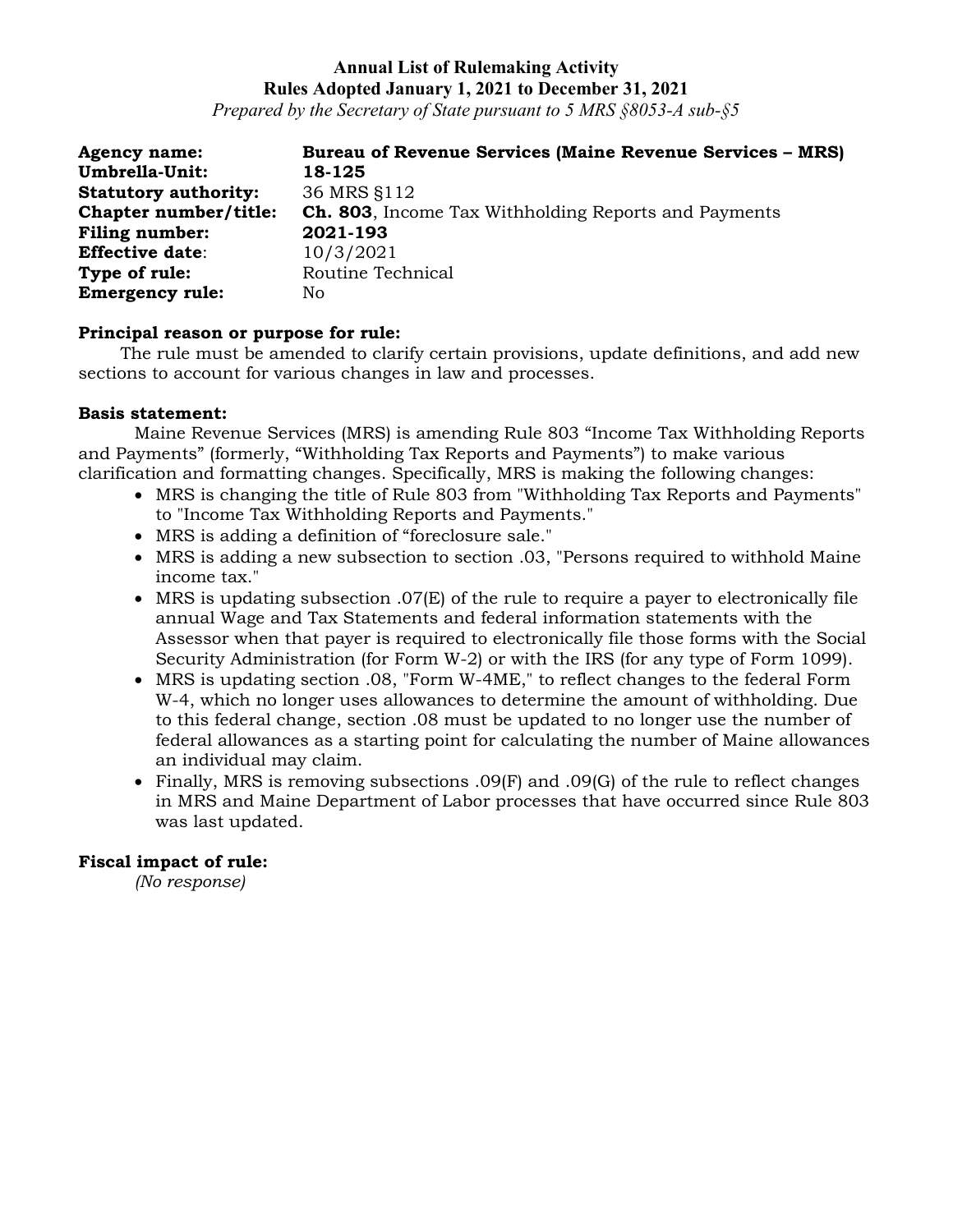*Prepared by the Secretary of State pursuant to 5 MRS §8053-A sub-§5*

| <b>Agency name:</b>         | <b>Bureau of Revenue Services (Maine Revenue Services - MRS)</b> |
|-----------------------------|------------------------------------------------------------------|
| <b>Umbrella-Unit:</b>       | 18-125                                                           |
| <b>Statutory authority:</b> | 36 MRS SS 112, 5217-D                                            |
| Chapter number/title:       | <b>Ch. 812.</b> Credit for Educational Opportunity               |
| <b>Filing number:</b>       | 2021-027                                                         |
| <b>Effective date:</b>      | 1/28/2021                                                        |
| Type of rule:               | Routine Technical                                                |
| <b>Emergency rule:</b>      | No                                                               |

#### **Principal reason or purpose for rule:**

MRS is updating its current criteria in Rule 812, *Credit for Educational Opportunity* (the "Credit") for determining which degrees will be considered Science, Technology, Engineering, and Mathematics ("STEM") for refundability of the Credit. In addition, for Bachelor's and graduate degrees that are awarded simultaneously, MRS is proposing to amend the existing language in Rule 812 to clarify how qualifying taxpayers should apportion tuition and fees to each degree when calculating the Credit.

MRS is making permanent certain changes that have already been adopted by emergency Rule 812, effective October 21, 2020, relating to calculating the Credit when the loan is in forbearance or deferment.

Lastly, MRS is adding a new definition of "regional accrediting association" to help determine if degrees from accredited non-Maine educational institutions (including non-U.S. educational institutions) are eligible for the Credit.

#### **Basis statement:**

The following changes to Rule 812 are being adopted:

The criteria for determining which degrees will be considered Science, Technology, Engineering, and Mathematics ("STEM") for refundability of the Credit for Educational Opportunity ("Credit") have been updated. This change is being made to provide greater clarity and transparency to taxpayers with regard to which degrees are classified as STEM.

For Bachelor's and graduate degrees that are awarded simultaneously, Rule 812 has been updated to clarify how qualifying taxpayers should apportion tuition and fees to each degree when calculating the Credit. This change is being made to reduce taxpayer confusion and improve the accuracy of credit calculations completed by taxpayers claiming the Credit.

The changes previously adopted by emergency Rule 812, effective October 21, 2020, have been made permanent. These changes reconcile two provisions in 36 MRS §5217-D(2)(B), allowing Maine Revenue Services to consider the payment amount that would be due but for forbearance or deferment when calculating the Credit. These changes further provide that, if the payment amount due but for forbearance or deferment cannot be established, the benchmark loan payment as determined under 36 MRS §5217-D(1)(A) will be used instead.

These changes are being made to ensure that taxpayers are able to receive the Credit for payments made while in forbearance or deferment, provided that the other qualifications for the Credit are also satisfied.

Lastly, a new definition of "regional accrediting association" has been added to Rule 812 for purposes of defining "accredited non-Maine community college, college or university" in 36 MRS §5217-D(A-1). This new definition is being added to help determine when degrees from accredited non-Maine educational institutions (including non-U.S. educational institutions) are eligible for the Credit.

#### **Fiscal impact of rule:**

Minimal fiscal impact.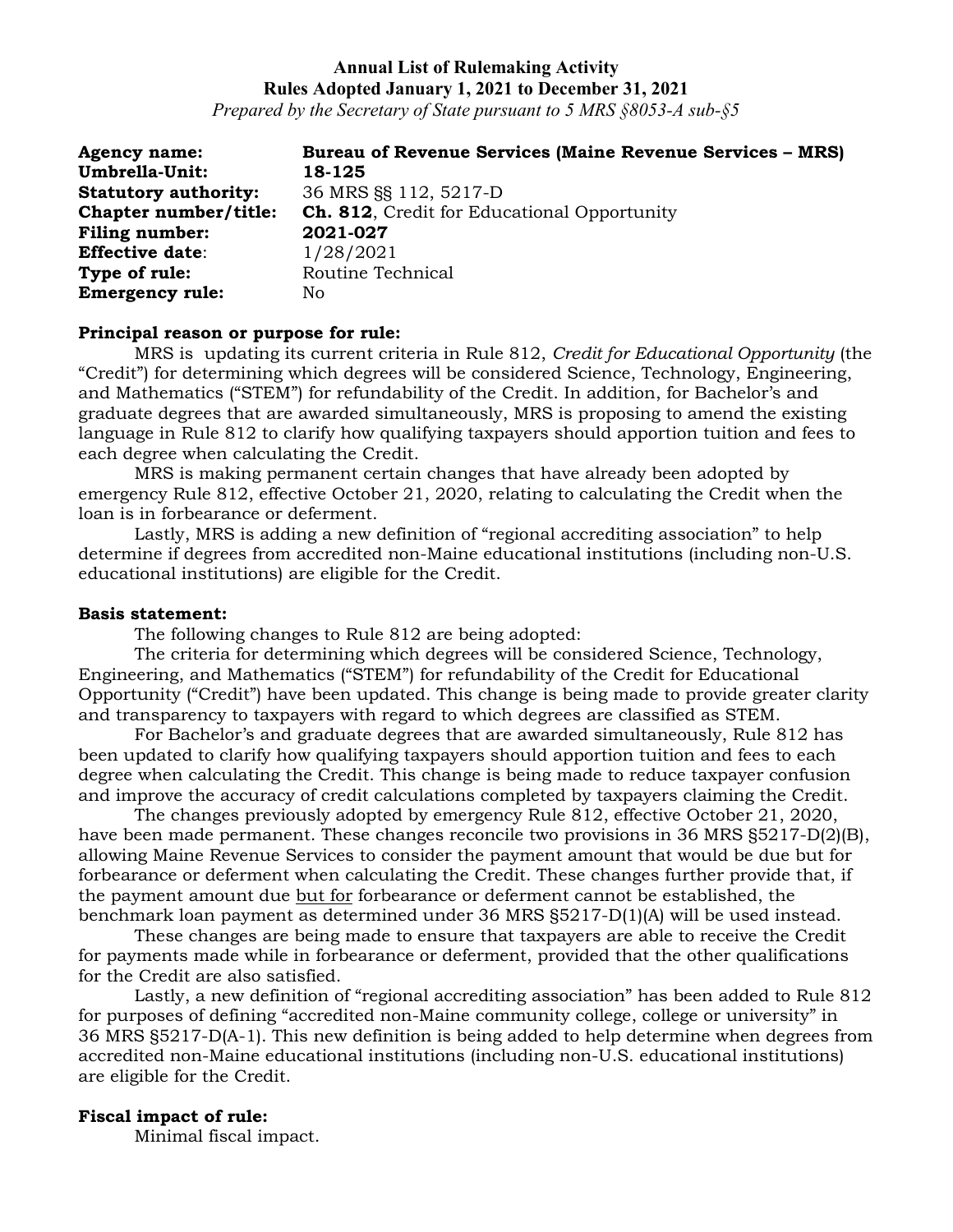*Prepared by the Secretary of State pursuant to 5 MRS §8053-A sub-§5*

| <b>Agency name:</b>         | Bureau of Alcoholic Beverage and Lottery Operations (BABLO) /<br><b>Maine State Liquor and Lottery Commission</b> |
|-----------------------------|-------------------------------------------------------------------------------------------------------------------|
| Umbrella-Unit:              | 18-553                                                                                                            |
| <b>Statutory authority:</b> | 8 MRS SS 372 sub-S2, 374                                                                                          |
| Chapter number/title:       | Ch. 20, Powerball Rules                                                                                           |
| Filing number:              | 2021-125                                                                                                          |
| <b>Effective date:</b>      | 8/23/2021                                                                                                         |
| Type of rule:               | Routine Technical                                                                                                 |
| <b>Emergency rule:</b>      | No.                                                                                                               |

### **Principal reason or purpose for rule:**

To conform to the procedures for the operation of the multi-jurisdictional lottery game Powerball in Maine as required by the Multi-State Lottery Association. These rules will allow Maine to continue to sell the Powerball game with one additional drawing per week.

#### **Basis statement:**

This amendment updates the existing rules governing the jackpot draw game Powerball. This amendment makes necessary changes to add one additional drawing per week. Technical changes to clarify language, and fix typographical errors.

#### **Fiscal impact of rule:**

There is no known fiscal impact.